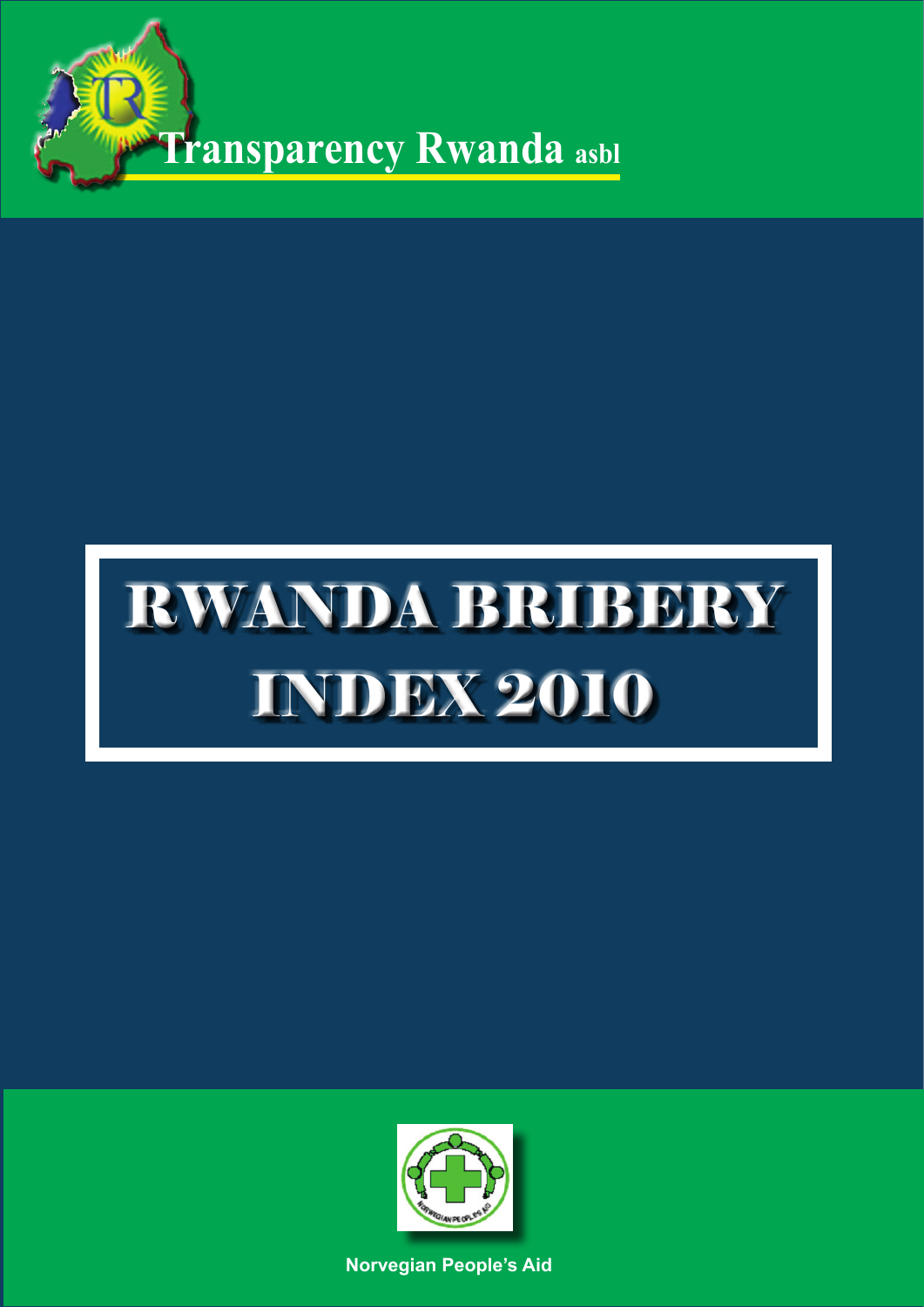# **P.O. Box. 6252 Kigali, Rwanda**

RWANDA BRIBERY

**P.O. Box. 6252 Kigali, Rwanda**<br>Tel: +250 (0)2 55111235 / 0788309583 **Toll free: 2641 (to report cases of corruption), E-mail: info@transparencyrwanda.org Website: www.transparencyrwanda.org**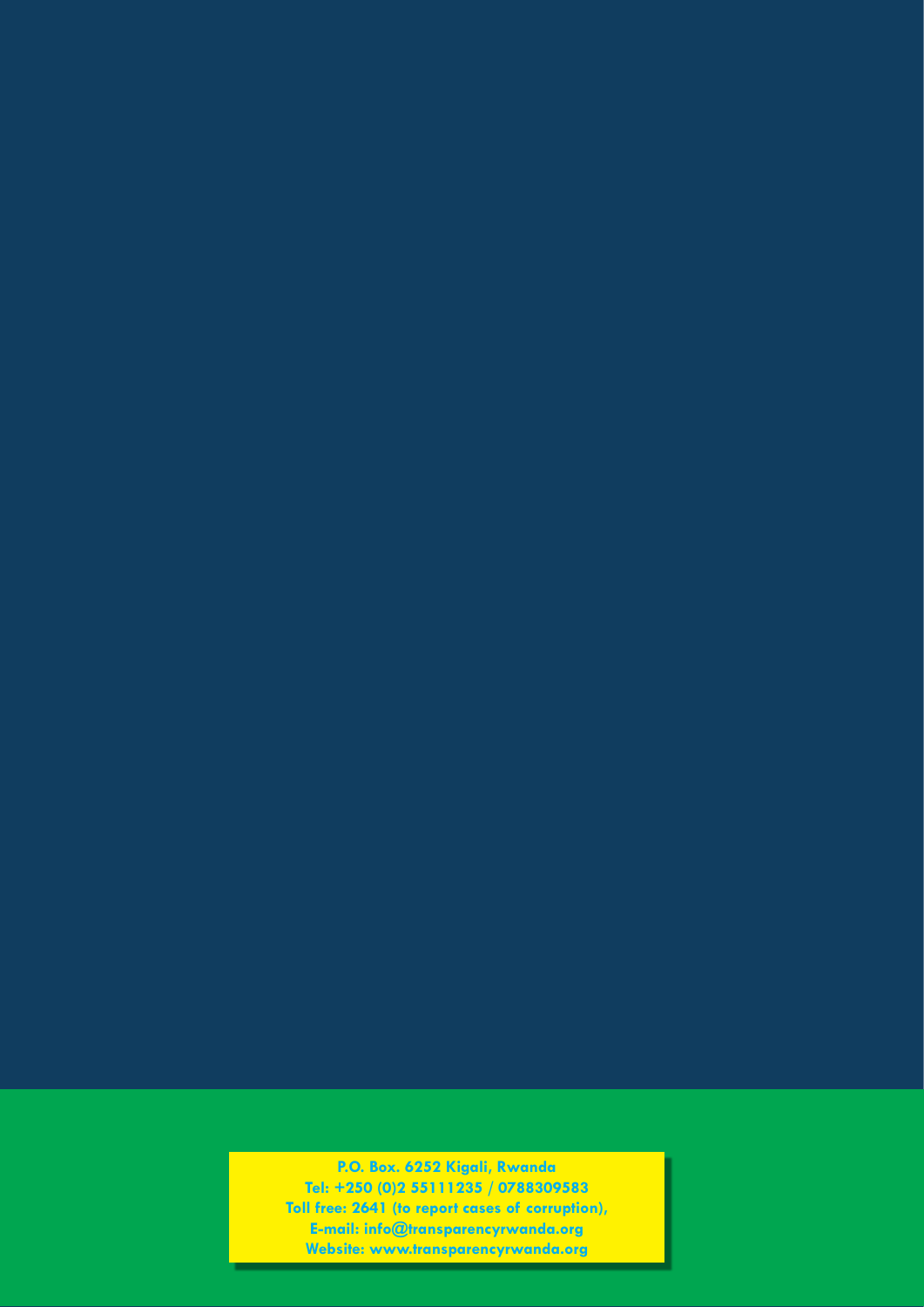# Part 1. Introduction

## **Background**

Transparency Rwanda has decided to undertake a Bribery Index Survey to establish the current state of this specific form of corruption in Rwanda. The overall objective of the study was to establish the experiences and perceptions of Rwandans with regard to service delivery and corruption in the country. The specific objectives of the survey were as to:

i. Determine the prevalence (evidence and perception) of corruption on Rwanda as reported by Rwandan households;

ii. Identify Rwandan institutions and organisations particularly vulnerable to corruption;

iii. Assess the impact of corruption on service delivery in Rwanda;

iv. Gather concrete information on the size of bribes paid by Rwandan citizens while seeking to access a specific service.

# **Methodology**

The survey used a combination of desk research and quantitative research methodologies. The desk research involved taking a comprehensive review of relevant literature pertaining to corruption and was employed to obtain secondary data that was used to develop the final instruments for the survey.

Rwandans aged 18 years and above were targeted in the survey. The most appropriate, reliable and current sample frame at the time of the survey was the registered voters according the figures released by National Electoral Commission in 2010. The sample was calculated using the formula below:  $n = (N(zs/e)2)/(N-1+(zs/e)2)$ 

Where: z= 1.96 for 95% level of confidence  $s = p(1-p)$  p = estimated proportion e = desired margin of error  $N =$  population size

In this estimation the confidence level is taken as 95% with a margin of error of 2%. As a result, a sample size of 2,401 respondents was used in the survey.

The statistical unit of the survey was the village. As per the geographical scope, all five Provinces were included in the survey; only eleven Districts were selected, using a combination of random and purposive sampling technique, to capture all potential interactions in cities and border areas: Nyarungere, Gasabo, Kicukiro (Kigali city); Huye, Kamonyi (Southern province); Rubavu, Ngororero (Western province), Rulindo, Gicumbi (Northenr province); Nyagatare and Kirehe (Eastern province). The sample size in each District was proportional to the population size of the District itself.

The household selection was done using the 'random route' selection process. Interviews were undertaken with the head of household in the selected house or next available decision maker in the home. The instrument used for the survey was a questionnaire with both closed and open ended questions which was administered face to face.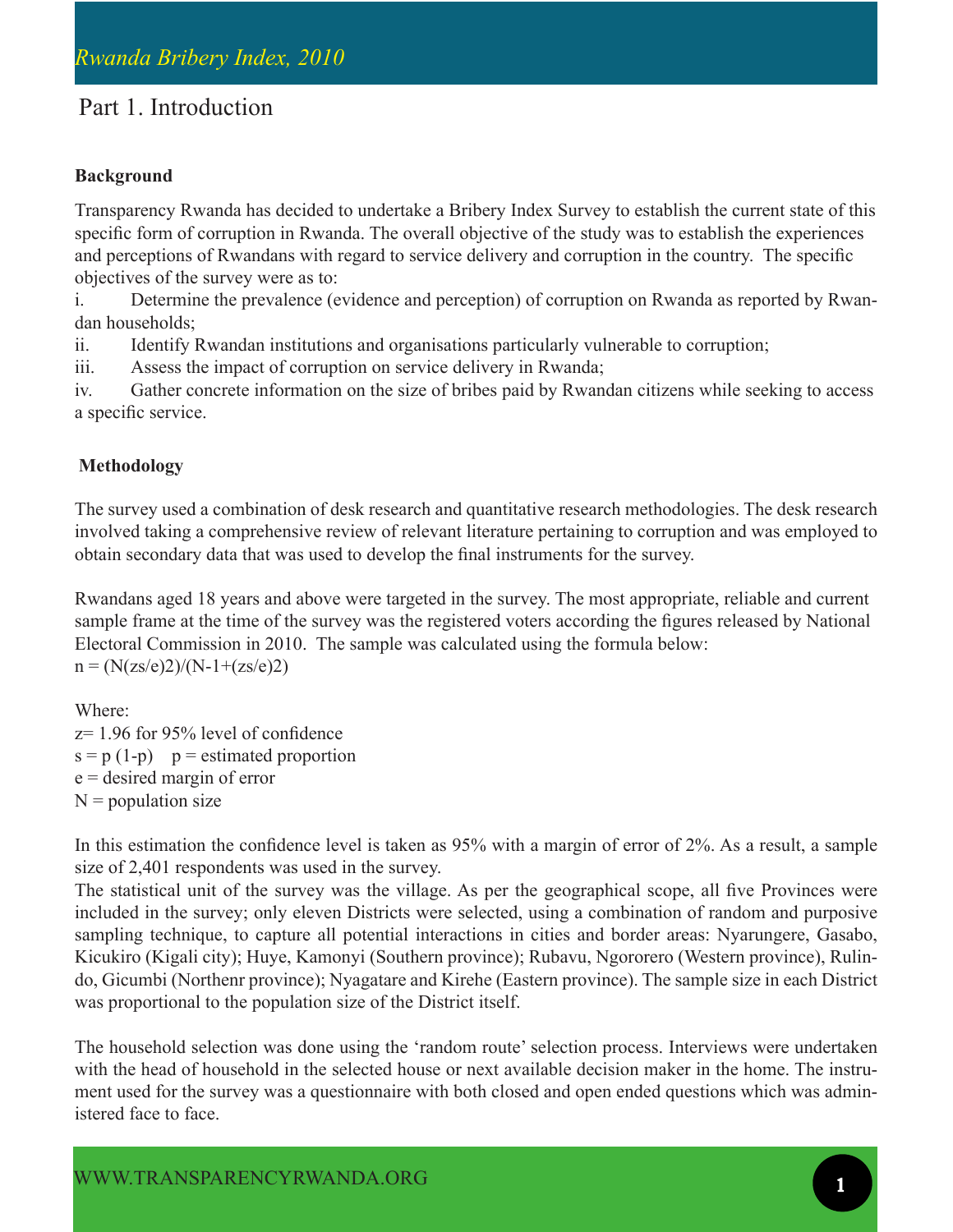#### **Literature review**

Rwanda has made significant steps in the fight against corruption, as demonstrated by a number of achievements. Firstly, the Government has created some new institutions such as the Rwanda Public Procurement Authority, the Office of the Auditor General, the Ombudsman's Office, the Anti-Corruption Unit in the Rwanda Revenue Authority, the Rwanda Development Board, the National Bureau of Standards in charge of the quality of different types of importation in the country and the National Examinations Council which prepares and corrects different tests.

Secondly, several laws have been put in place in order to fight against corruption, particularly the Law n<sup>o</sup> 23/2003 approved on 07/08/2003 on prevention and repression of corruption and related offences. The penal code also shows the commitment to fight against corruption in articles 220-227. Other laws concerning specific bodies or sectors also include measures to prevent and fight corruption, such as the regulation of the Chamber of Deputies (article 38, Organic Law n° 06/2006) and of political parties (Organic Law n° 16/2003) as well as the deontological code of journalists and media.

Moreover, Rwanda has signed and ratified several international conventions including the UN Convention Against Corruption, the African Union Anti-corruption Convention and the UN Convention against Transnational Organized Crimes.

The globally recognised corruption measures i.e. Transparency International's Corruption Perception Index (CPI) and East African Bribery Index (EABI) have in the recent past revealed that Rwanda is the best performing country in the East Africa region and is ranked 9th in the African continent when it comes to corruption control.

The political will to fight corruption has been demonstrated by consistent policies and efforts to combat corruption in the country. However, in spite of these efforts, corruption is still present in the country and there have been instances of tax and public funds embezzlement, fraudulent procurement practices, judicial corruption as well as high ranking officials involved in corrupt practices. Sectors most affected by corruption include the judiciary, public finance management, public administration and public procurement. As per the records of the prosecutor general, in 2010, out of 12 districts, there were 114 reported corruption cases.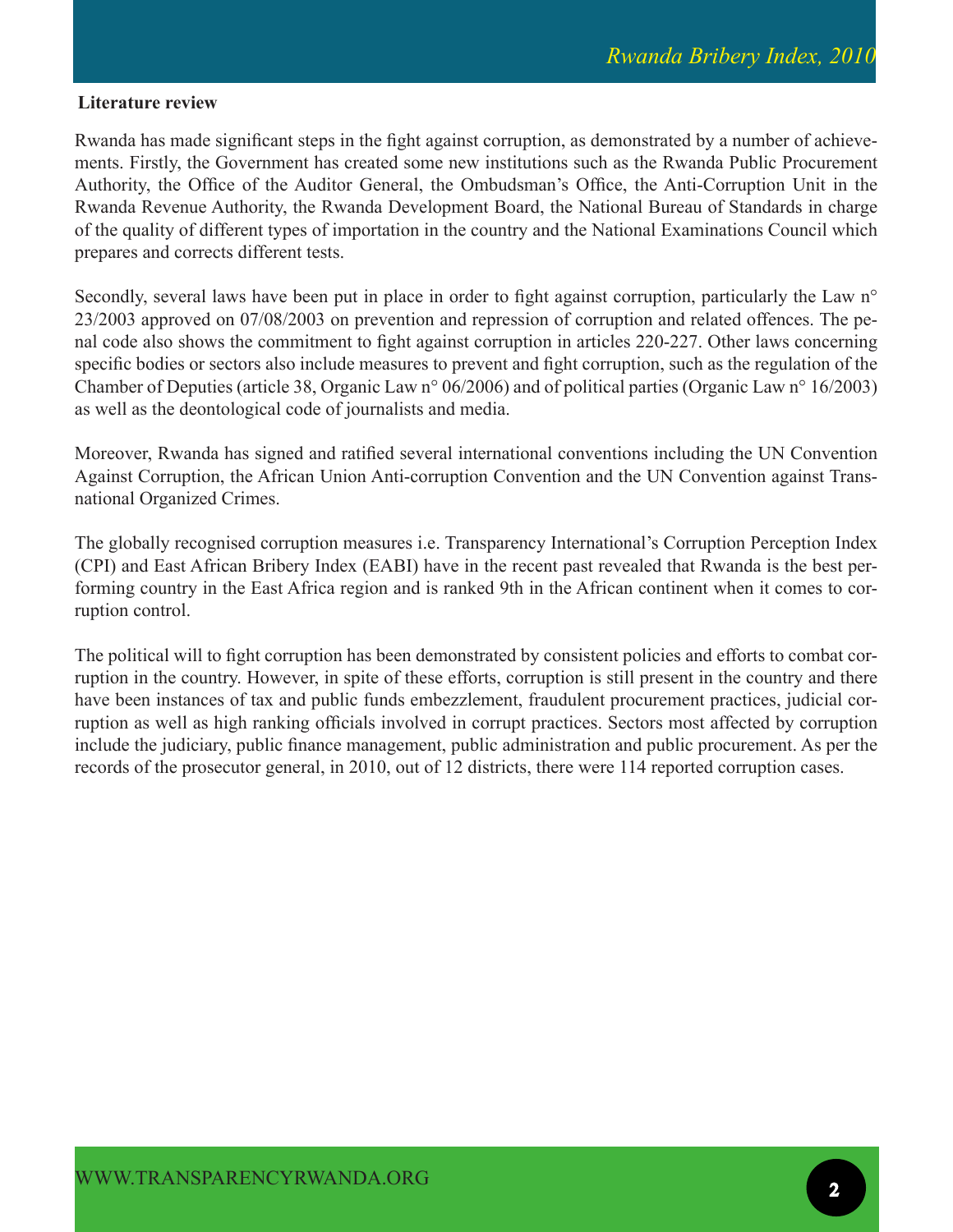# Part 2. Findings of the survey

# **Respondents Demographics**

The sample consists of predominantly young population in the age group of 18 to 35 that is reflective of Rwanda population. The age group with the highest concentration is 26-35 years which makes up 34.6% of the respondents while the lowest is above 56 years which consist of 8.4% of the respondents. In terms of sex, male respondents are slightly more (56%) than the female respondents (44%). Most of the respondents have basic level education, as 60.9% have primary level education, however significant minorities have secondary, professional and tertiary level education (19.3%, 6.8% and 3% of respondents respectively). Moreover, most of the respondents (75.7%) have a very low household income of less than 35,000 Rwf per month. Finally, more than half of respondents are farmers (61.9%), meaning that most respondents live in rural areas.

The demographic characteristics of respondents clearly indicates that very few high officials have participated in the survey. This in turn means that most bribe occurrences analysed in this study belong to the socalled petty corruption rather than to the grand corruption.

## **Corruption Witnessed and Encountered**

The findings reveal that corruption is not very prevalent in Rwanda with most of the population (82%) saying that they have not witnessed any form of corruption over the period of study (12 months). This could imply that there is very little corruption known in Rwanda or that the public are reluctant to reveal the corruption cases they have witnessed. For those who admit to have witnessed corrupt practices, the most significant form of corruption witnessed is bribery. Bribery to obtain service is witnessed by 11% of the people while bribery to secure a job is witnessed by 3% of them. Similarly, only 17% of the respondents have encountered corrupt practices compared to 83% who have not.

The finding on corruption encountered was disaggregated by gender, education, age and income of respondents. The analysis reveals that educated people are less likely to encounter corruption: those with tertiary or university education are those who encounter the least corruption (3.5%) while those with primary education encounter the most corruption (55.9%). An even stronger link is found with income, as the likelihood to encounter corruption is the highest for people whose income is the smallest and decreases for those whose income is higher. In terms of age, Rwandans who are aged 36 and above are clearly less likely to encounter corruption than their younger fellow citizens, with the 26-35 age bracket being the most at risk. Finally, men are clearly more exposed to corruption than women. As a consequence, the profile of the person most likely to encounter corruption is a young, poor and uneducated man.

In instances where the public encounter corruption, the demand side of corruption appears to be the driving force in encouraging corruption: out of the 17% of respondents who declared they encountered corruption, in 69.9% of cases the bribe was demanded while in only 7.8% of the cases was it offered by the person to access a needed service.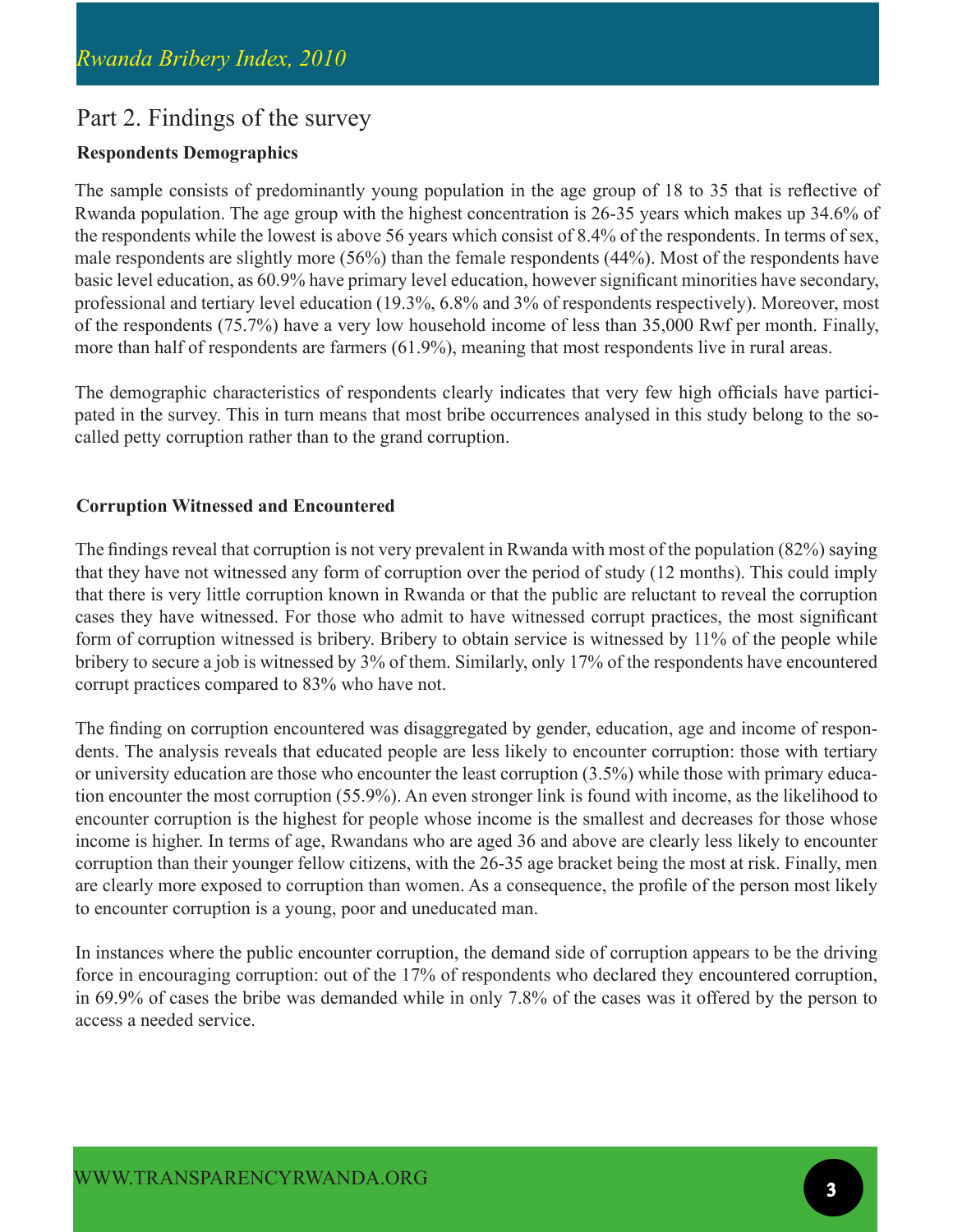#### **Reasons, forms and means of bribery**

Respondents were asked about reason for corruption. Need to access services is the main reason of corruption as attested by 30.7% of the people who encountered corruption. Bribing to get employment is mentioned by 12.9% of the people as the second most common reason of corruption in Rwanda. Other reasons are payment of bribes to avoid law enforcement (9%), issues surrounding conformity to regulation (8.1%) and business-related procedures (6.2%).

The survey asked respondents to indicate the forms and means in which they have encountered bribery. Bribes are mostly paid in the form of money (94%) while in a few cases it is indirectly given through gifts (6%). The bribe is mostly paid directly to the person demanding the bribe or to whom the bribe has been offered (86.7%); in fewer instances other means are used to pay bribe i.e. through a third party (10.6%) and mobile telephone services (0.5%).

#### **Interactions with institutions and bribery**

Corruption practices can only take place during interactions with institutions, organisations or individuals. For this reason it is important to provide information on the frequency of citizens' interactions with such institutions.

It was established that there were a total of 16,581 interactions by respondents with different institutions in Rwanda in the last 12 months. The findings show that the institutions with the most citizens' interactions are those at the local government level, primarily the Sector institutions (5044 interactions, 30.4% of the total) followed by the Cell institutions (3368), while banks (including the so-called banques populaires which are widespread in rural areas) come immediately after (1933). On the other hand, Reco Rwasco (now EWASA) and local defences register a very limited frequency of interactions with citizens (47 and 18 respectively).

Out of interactions with different institutions, the survey established institutions where the respondents experienced bribe demand situations. Out of 16,581 interactions, there were 321 bribe demand occurrences: institutions with the highest demand occurrences are Cell institutions followed by the Police and Village institutions with 70, 50 and 48 bribe demand situations respectively.

The survey further established the institutions with bribery offer situations, in other words the cases in which the bribe was offered by the client or service seeker. There were a total of 36 bribery offer occurrences in the institutions with the Cell, Police and Sector institutions having the highest occurrence of 8, 7 and 7 respectively.

Again it is worth highlighting that the number of bribes offered is significantly lower than the number of bribes demanded. This shows that, given the current strong political will to fight corruption in the country, citizens are reluctant to offer bribes (or to admit that they have offered bribes) because they fear the consequences or because they have been sensitised on the negative effects of corruption. However it is also important to highlight that it is easier to reveal that someone else requested a bribe rather than acknowledging that it is yourself who offered the bribe.

The survey established amounts of bribe actually paid in the institutions that reported bribe paying occurrences, both when bribes were demanded and when they were offered. Almost 90% of the bribes paid were below Rwf 50,000 and indeed 40.5% were below Rwf 5,000, which confirms once again that this survey has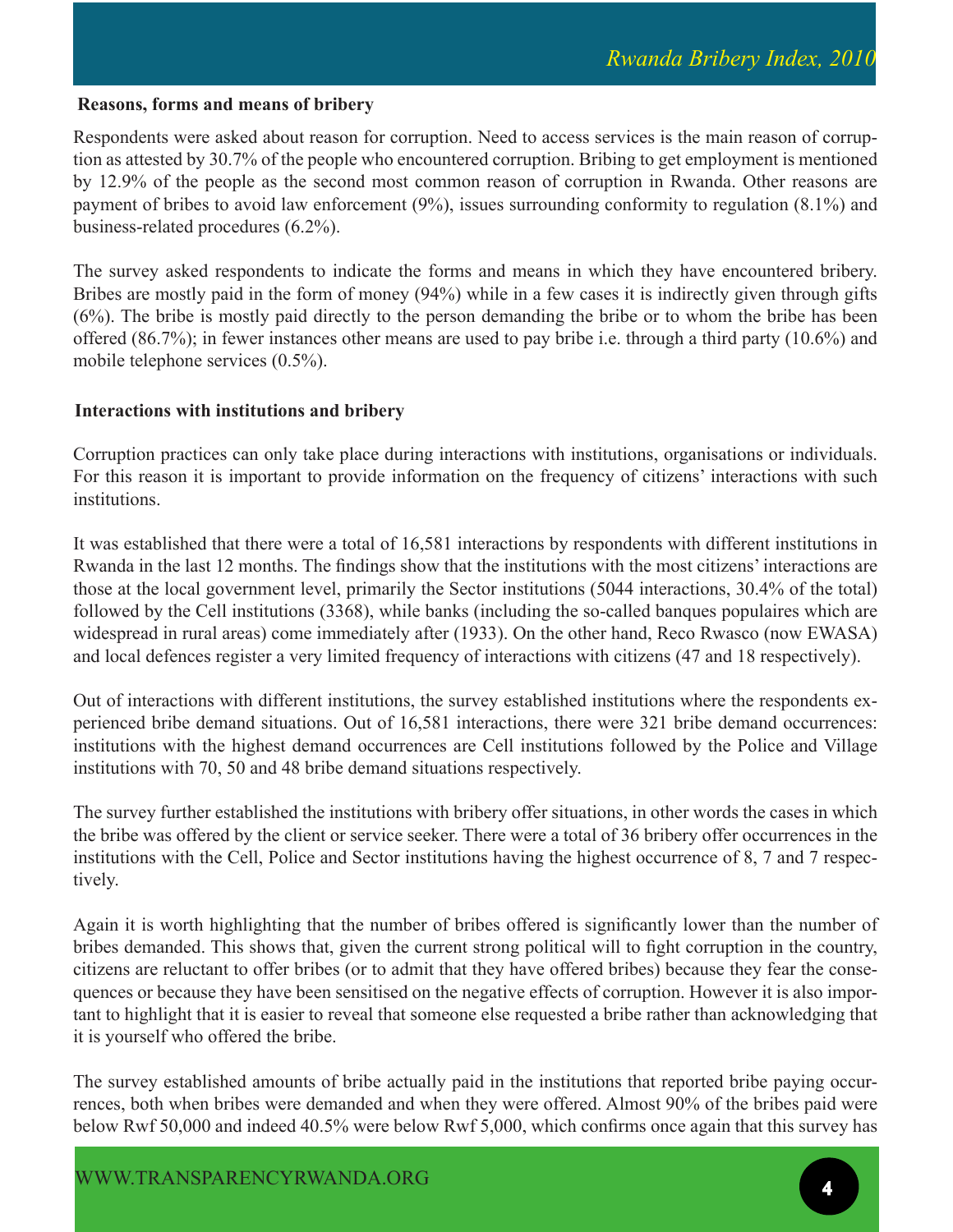## **Bribery Indices**

Five bribery indices were derived from the above findings: likelihood of encountering bribe demand occurrence, prevalence of bribery, impact of bribery, average size of bribe and share of bribery.

1. Likelihood of encountering bribe occurrence

Likelihood of encountering bribe occurrence = No. of bribe demand situations

 $\sim$  X100

| <b>Institution</b> / Indicators | N" of interactions | Nber of bribe de-<br>mand occurences | Likelihood of en-<br>countering bribe<br>occurrence-% |
|---------------------------------|--------------------|--------------------------------------|-------------------------------------------------------|
| Civil Society                   | 119                | 20                                   | 16.8                                                  |
| Conciliators                    | 140                | 9                                    | 6.4                                                   |
| Police                          | 817                | 50                                   | 6.1                                                   |
| <b>Justice Sector</b>           | 164                | 8                                    | 4.8                                                   |
| Village institutions            | 1152               | 48                                   | 4.1                                                   |
| Private Sector                  | 469                | 16                                   | 3.4                                                   |
| Rwanda Revenue Authority        | 333                | 8                                    | 2.4                                                   |
| Cell institutions               | 3368               | 70                                   | 2.1                                                   |
| District institutions           | 893                | 15                                   | 1.7                                                   |
| <b>Education</b> sector         | 468                | 8                                    | 1.7                                                   |
| Sector institutions             | 5044               | 45                                   | 0.8                                                   |
| <b>Banks</b>                    | 1933               | 6                                    | 0.3                                                   |
| Health institutions             | 1616               |                                      | 0.1                                                   |
| <b>RECO RWASCO</b>              | 47                 | 6                                    |                                                       |
| Local defense                   | 18                 | 13                                   |                                                       |
| Total                           | 16581              | 323                                  |                                                       |
| <b>Bribery index (average)</b>  |                    |                                      | 3.9%                                                  |

No. of interactions

The likelihood of encountering bribery demand situations in Rwandan institutions is 3.9%. Institutions with which citizens had less than 50 interactions (Reco Rwasco and local defence) are not considered in this analysis, though it is worth mentioning that some cases of bribery were reported. The institution with the highest likelihood of encountering bribe demand occurrences is civil society (16.8%), followed by conciliators (6.4%) and the Police (6.1%), while health institutions have the least likelihood of encountering bribe demand occurrences with 0.1%. The likelihood of being asked a bribe in the Rwandan institutions that have been surveyed is therefore very low.

When comparing this data with the bribe demand occurrences some differences can be identified: the institutions with the highest number of bribe demands (Cell institutions and Police) are not those with the highest demand index when the number of interactions is taken into account. The institutions with the highest index are those where the number of demands is the closest to the number of interactions.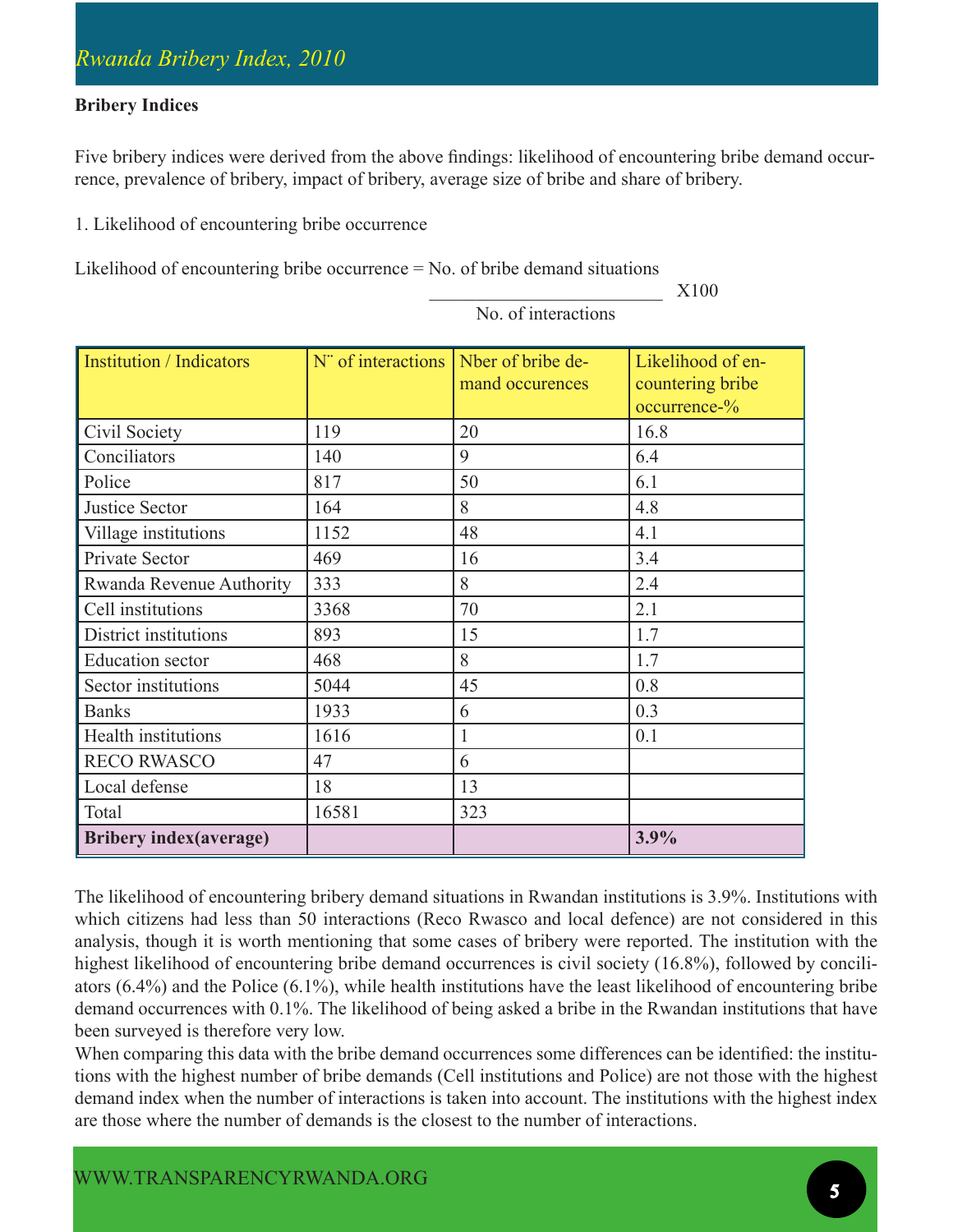Prevalence of bribery

Prevalence of bribery  $=$  No. of bribe paying situations

 $X100$ 

No. of interactions

| <b>Institution</b> / Indicators | N" of interactions | Nber of bribe de- | Likelihood of en- |
|---------------------------------|--------------------|-------------------|-------------------|
|                                 |                    | mand occurences   | countering bribe  |
|                                 |                    |                   | occurrence-%      |
| Police                          | 817                | 66                | 8                 |
| Civil society                   | 119                | 6                 | 5                 |
| Conciliators                    | 140                | 6                 | 4.2               |
| Private Sector                  | 469                | 15                | 3.2               |
| Village institutions            | 1152               | 33                | 2.8               |
| <b>Education Sector</b>         | 468                | $\overline{7}$    | 1.4               |
| Cell institutions               | 3368               | 38                | 1.1               |
| Justice sector                  | 164                |                   | 0.6               |
| Sector institutions             | 5044               | 35                | 0.6               |
| District institutions           | 893                | 5                 | 0.5               |
| Rwanda Revenue Authority        | 333                | 1                 | 0.3               |
| <b>Banks</b>                    | 1933               | 5                 | 0.2               |
| Health institutions             | 1616               | 1                 | 0.1               |
| Local defense                   | 18                 | 7                 |                   |
| <b>RECO RWASCO</b>              | 47                 |                   |                   |
| <b>Total</b>                    | 16581              | 227               |                   |
| Bribery index (average)         |                    |                   | 2.15%             |

Prevalence of bribery in Rwanda institutions is 2.15%, therefore very low. Again the institutions with less than 50 interactions have not been considered. Police, civil society and conciliators have the highest prevalence rate of bribery with indices of 8%, 5% and 4.2% respectively. The lowest prevalence rate is in health institutions with 0.1%. These results broadly confirm the outcome of the bribe demand occurrences, as the top three institutions are the same in both cases. However it is clear that more bribes are demanded by institutions than actually paid by citizens.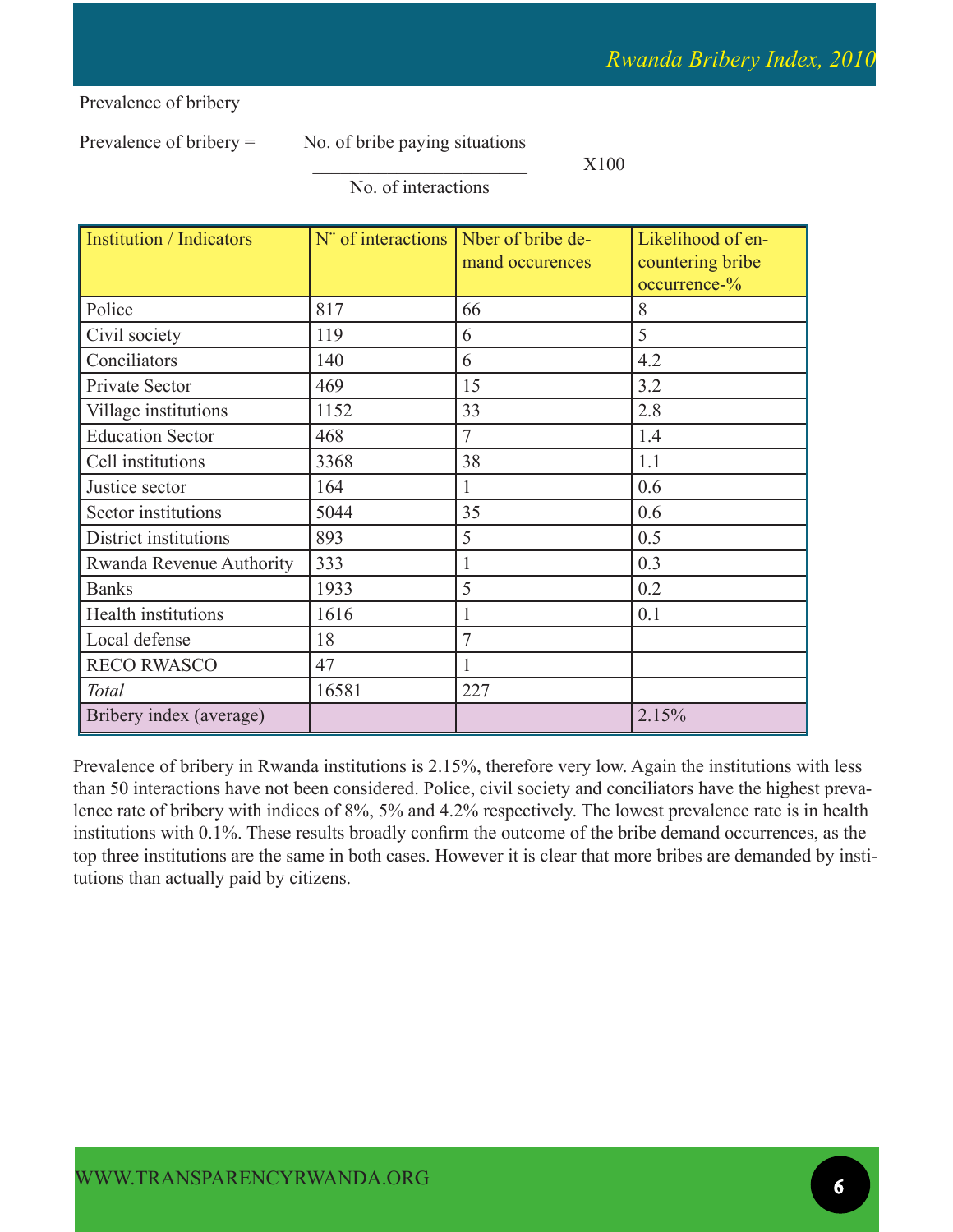## 3. Impact of bribery

Impact of bribery  $=$  No. of service deliveries as result of paying bribe  $X100$ 

 $\mathcal{L}_\mathcal{L}$  , which is a set of the set of the set of the set of the set of the set of the set of the set of the set of the set of the set of the set of the set of the set of the set of the set of the set of the set of

| <b>Institution</b> / Indicators | N" of interactions   Nber of bribe de- | mand occurences | Likelihood of en-<br>countering bribe<br>occurrence-% |
|---------------------------------|----------------------------------------|-----------------|-------------------------------------------------------|
| Civil Society                   | 119                                    | 20              | 7.6                                                   |
| Police                          | 817                                    | 49              | 6                                                     |
| Conciliators                    | 140                                    | 5               | 3.6                                                   |
| Village institutions            | 1152                                   | 19              | 1.6                                                   |
| Private sector                  | 469                                    | $\overline{7}$  | 1.5                                                   |
| Justice sector                  | 164                                    | $\overline{2}$  | 1.2                                                   |
| <b>Education</b> sector         | 468                                    | 5               | 1.1                                                   |
| Cell institutions               | 3368                                   | 32              | 0.9                                                   |
| District institutions           | 893                                    | 7               | 0.8                                                   |
| Rwanda Revenue Authority        | 333                                    | $\overline{2}$  | 0.6                                                   |
| Sector institutions             | 5044                                   | 26              | 0.5                                                   |
| <b>Banks</b>                    | 1933                                   | 3               | 0.2                                                   |
| Health institutions             | 1616                                   |                 | 0.1                                                   |
| Local defense                   | 18                                     | $\overline{4}$  |                                                       |
| <b>RECO RWASCO</b>              | 47                                     | 3               |                                                       |
| Total                           | 16581                                  | 174             |                                                       |
| Bribery index (average)         |                                        |                 | 1.98%                                                 |

No. of interactions

Overall impact of bribery in Rwandan institutions is 1.98% which can be defined as very low. The institution with the highest impact of bribery is civil society with an index of 7.6%, followed by the Police and conciliators: they are the same three institutions which have been identified as those with the highest likelihood of bribe demand and prevalence of paying. The Police was mentioned earlier also as the one with the highest amount of bribes paid and the one with the greatest share of bribery.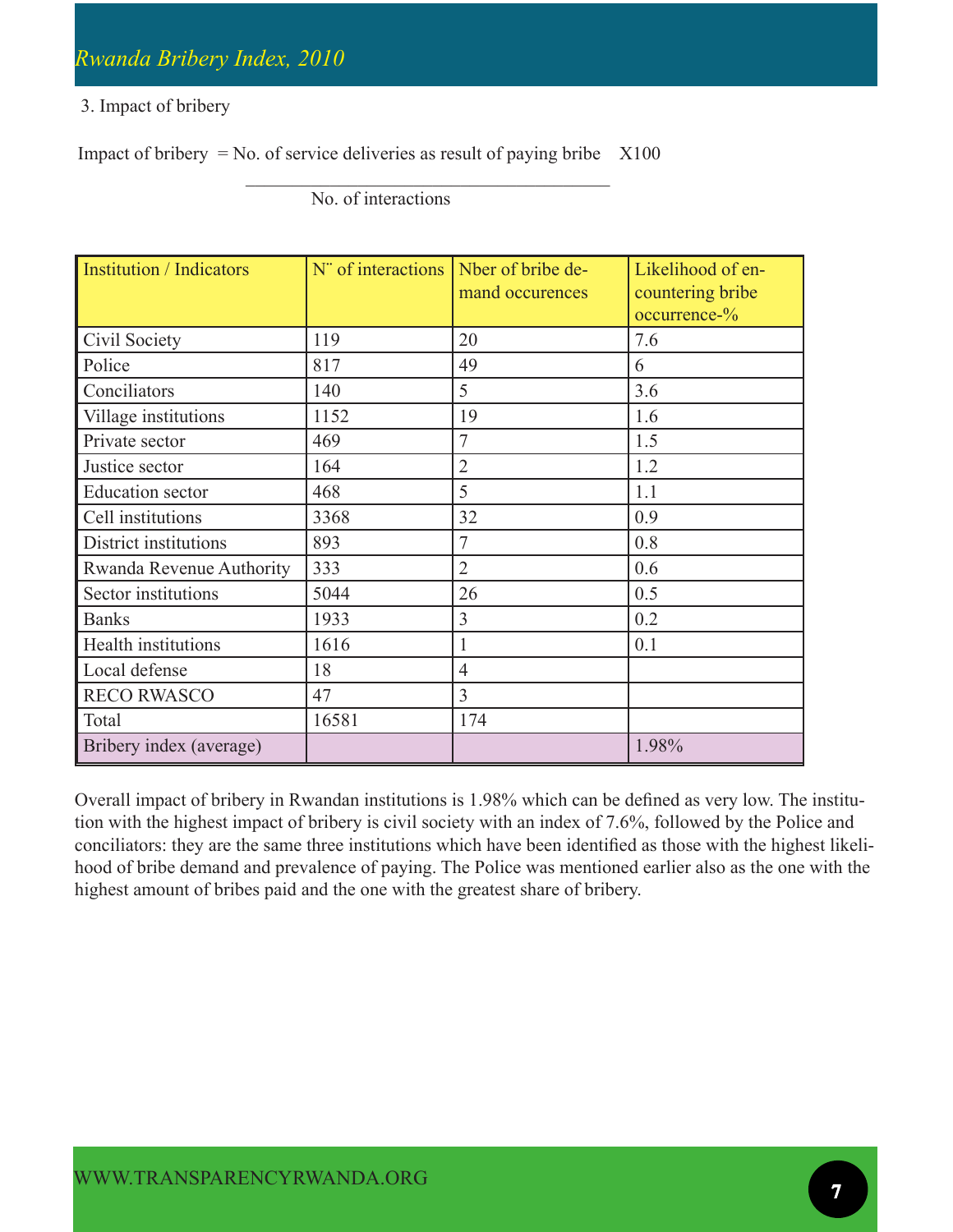# 4. Average size of bribe

Average size of bribe  $=$  Total amount of bribes paid

 $\mathcal{L}=\frac{1}{2}$  , where  $\mathcal{L}=\frac{1}{2}$  , where  $\mathcal{L}=\frac{1}{2}$ No. of people paying bribe

| Institution type / Indicators | Total amount of<br>bribe (Rfw) | No. of people paying<br>bribes | Average size of bribe<br>$(Rwf)$ – |
|-------------------------------|--------------------------------|--------------------------------|------------------------------------|
| Cell institutions             | 607500                         | 38                             | 15987                              |
| District institutions         | 155000                         | 5                              | 31000                              |
| <b>Banks</b>                  | 395000                         | 5                              | 79000                              |
| Police                        | 3260000                        | 66                             | 49394                              |
| Village institutions          | 335000                         | 33                             | 10152                              |
| Sector institutions           | 420000                         | 35                             | 12000                              |
| Health institutions           | 35000                          |                                | 35000                              |
| Schools                       | 90000                          | $\overline{7}$                 | 12857                              |
| <b>RECO RWASCO</b>            | 75000                          |                                | 75000                              |
| Customs                       | 15000                          | 1                              | 15000                              |
| Courts                        | 250000                         | 1                              | 250000                             |
| Local defense                 | 137500                         | 7                              | 19643                              |
| Conciliators                  | 87500                          | 6                              | 14583                              |
| Civil society                 | 42500                          | 6                              | 7083                               |
| Private sector institutions   | 330000                         | 15                             | 22000                              |
| Total                         | 6235000                        | 227                            | 27.467                             |

The average bribe paid during the last 12 months by the respondents who paid bribes is Rwf 27,467. This is a relatively high amount considered that more than half of the Rwandan population lives below the poverty line. The table also confirms that during the last 12 months the highest amount of bribes was paid to the Police. The information gathered in the survey also reveal that the smallest bribe given in the last 12 months was 200 Rwf while the biggest was worth 600,000 Rwf.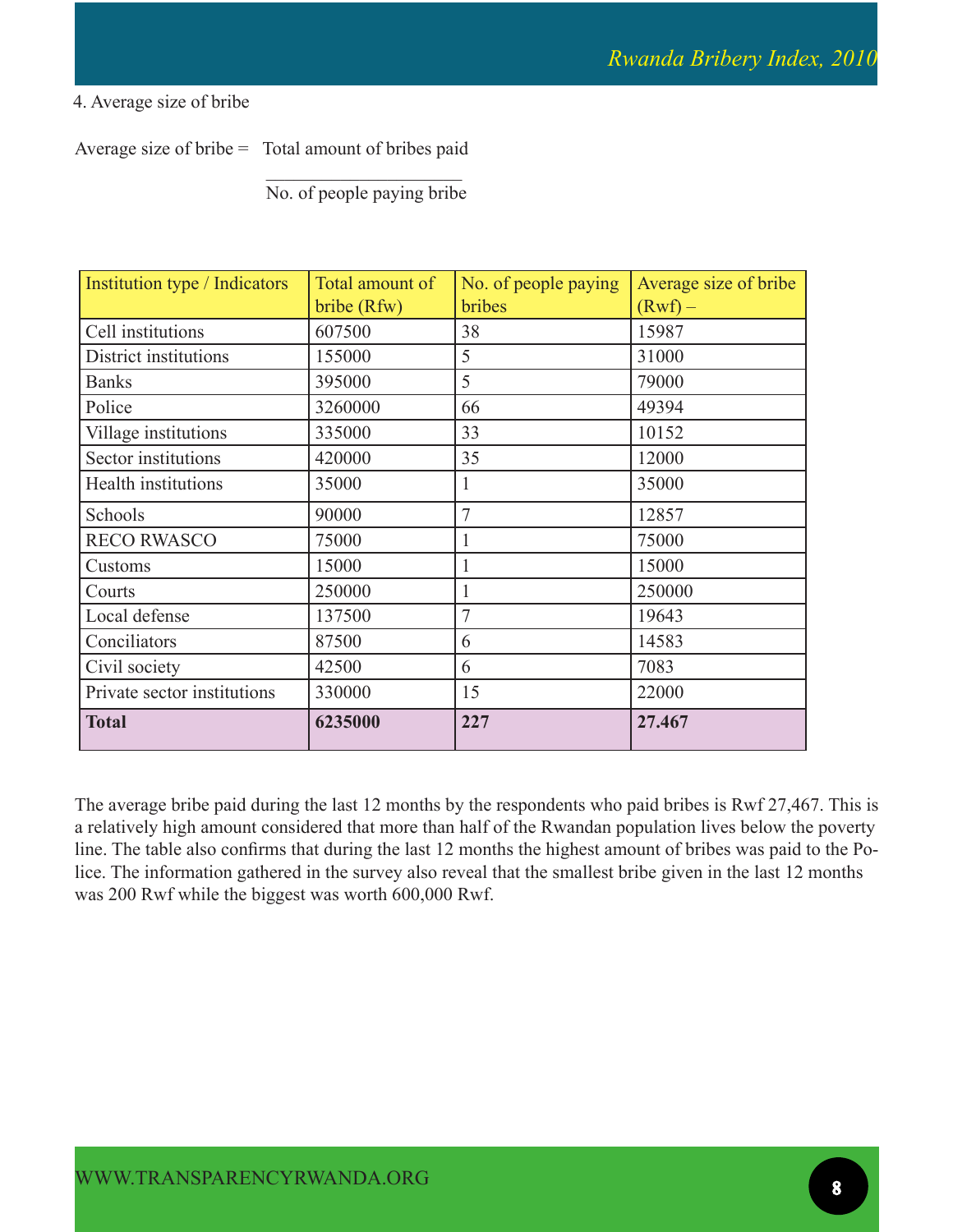### 5. Share of bribery

Share of bribery  $=$  Total amount of bribes paid in organisation x  $\sim$  X100 Total amount of bribes paid in all organizations

Institution type / Indicators (Rwf) Total amt of bribe  $\vert$  Share of bribe  $\vert\%$ ) Cell institutions  $\begin{bmatrix} 607500 \end{bmatrix}$  9.7 District institutions 155000 2.5 Banks | 395000 | 6.3 Police 3260000 52.3 Village institutions  $\begin{array}{|l|}\n 335000 \end{array}$  5.4 Sector institutions  $|420000|$  6.7 Health institutions  $\begin{array}{|l|c|c|c|c|} \hline 35000 & & 0.6 \hline \end{array}$ Schools 90000 1.4 RECO RWASCO 75000 1.2 Customs 15000 0.2 Courts 250000 4.0 Local defense 137500 2.2 Conciliaitors 87500 1.4 Civil society  $|42500|$  0.7 Private sector institutions  $\begin{bmatrix} 330000 \end{bmatrix}$  5.3 Total 100

The highest share of bribes is with the Police: out of all bribes issued by respondents, more than half were paid to Police institutions. This result confirms the findings on average size of bribe, which show that the Police is the institution which received the highest amount of bribes during the 12 months preceding the survey. The Police is again followed, though at a much lower level, by local government instances such as Cell and Sector institutions.

The five indices calculated in this survey are summarised in the table below.

| <b>Bribery Indicator</b>                    | Index                      |
|---------------------------------------------|----------------------------|
| Likelihood of encountering bribe occurrence | $3.9\%$                    |
| Prevalence of bribery                       | 2.15%                      |
| Impact of bribery                           | 1.98%                      |
| Average size of bribe                       | 27.467 Rwf                 |
| Share of bribe                              | Calculated per institution |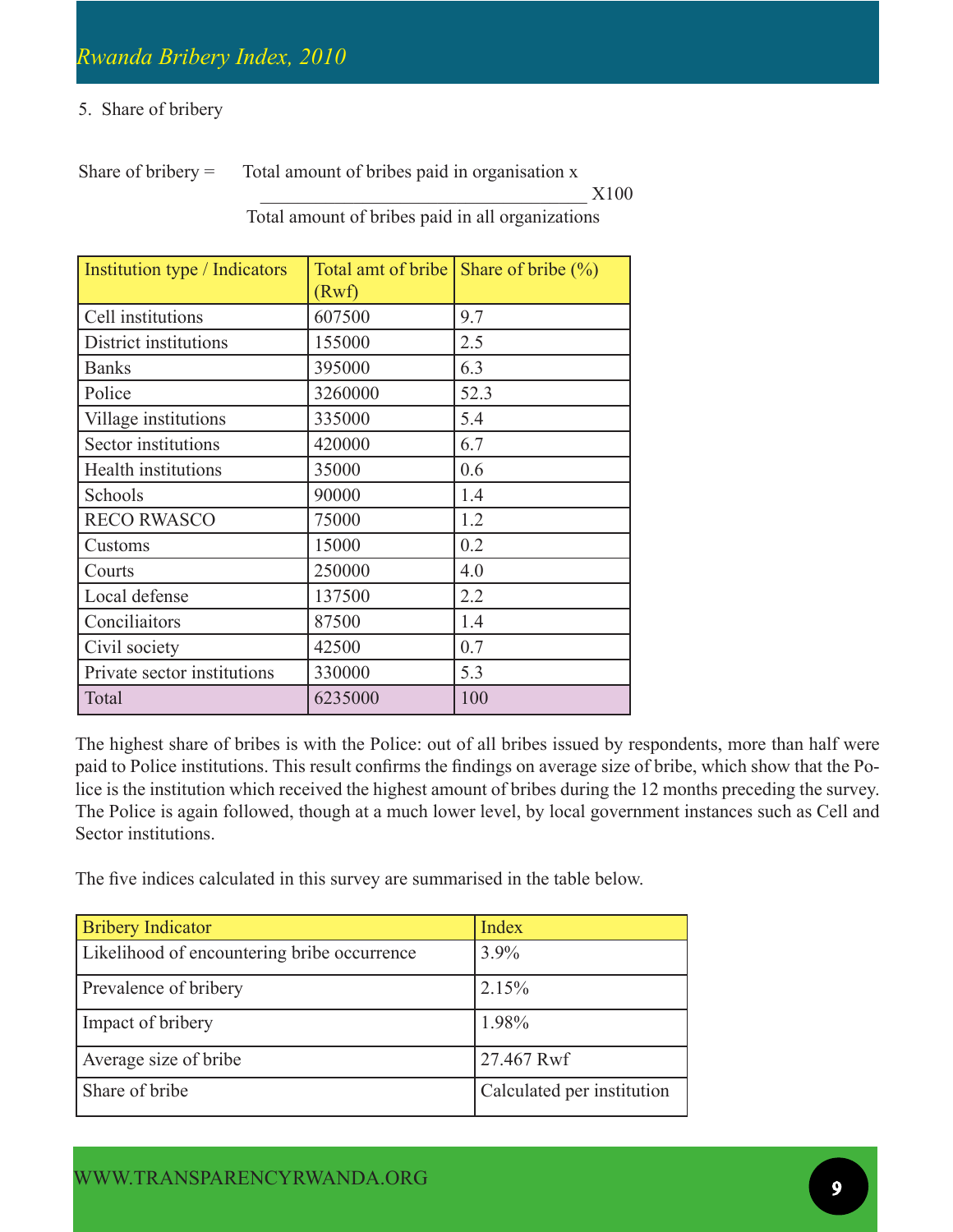Indices obtained with different methodologies cannot be compared. However, looking at other corruptionrelated indices can provide with some information on the level of corruption in Rwanda. The East Africa Bribery Index 2010 showed that Rwanda has a low level of corruption prevalence, with 6.6%. The difference with the 2.15% indicated in this study is probably due to some slight differences in methodology, particularly in the sampling which in the EABI case focuses more on urban areas where bribery might be higher; however both studies indicate a low prevalence. A research on governance and corruption carried out by Transparency Rwanda in 2009 indicated that 1.8% of the population paid bribes in 2007, broadly in line with the results of this survey. The Worldwide Governance Indicators by the World Bank/Brookings Institution confirm the high political will to fight corruption in the country, with a Control of Corruption index of 98%. Finally the Corruption Perception Index 2010 (CPI) by Transparency International, even though the value for Rwanda is still fairly high at 4 out of 10 (where 10 indicates the best performers), indicates that the country has improved over the last years in reducing corruption (from 2.8 in 2007).

# **Impact of corruption**

The survey investigated whether a service was delivered after paying a bribe. 84.4% of those who paid bribes did receive the service after paying, while 15.6% did not receive the service. This question was of course not applicable to most respondent, who said they did not pay any bribe. Most of the people who admitted to engaging in bribery indicate that they were extremely satisfied with the service they got after giving bribes (74.5%). There is however a significant percentage who are extremely dissatisfied with the service (11.4%) after bribing to obtain it.

# **Anti-corruption mechanisms and institutions to take leadership**

The survey sought to determine the public's future actions in case they encounter corruption. When asked what they would do if they were to encounter a bribe demand situation, most respondents (78.1%) would be willing to adopt positive action if they encounter corruption in the future: 37% say they would refuse to pay the bribe and walk away, 35.3% would take a step further reporting the corrupt experience while 5.8% would refuse to pay and insist on the service to be delivered. However a significant number of respondents (20.5%) is not willing to adopt any positive action as they would pay the bribe demanded if they could afford it. These findings were disaggregated by sex of respondents: women are more willing to take positive actions against corruption than men as 25.5% of men would pay a bribe if they can afford it compared to 14% of women, whereas more women than men declared that they would refuse to pay (84.6% compared to 73%).

The survey then tested the usage of available anti corruption mechanisms by the public and their perceptions and attitudes towards them. There are more people who do not report corruption cases encountered / witnessed than those who do so: 56% and 44% respectively. In particular, people with a higher level of education (secondary and tertiary) tend not to report corruption (64.1% and 88.9% respectively). The reason is probably that the most educated people are in a position to gain from bribing and establish a connivance with the service provider, making their relationship a win-win situation. On the other hand, the less educated people usually are forced to pay a bribe in order to obtain a basic service; they do not gain any significant advantage and therefore are more likely to report the corrupt behaviour. Moreover, women are less likely to report corruption than men; this is partly explained by the fact that in the Rwandan traditional culture women usually hesitate to speak up and claim for their rights.

The most mentioned reason why people do not report corruption is fear of harassment and intimidation from authorities they would report corruption to (36.5%), followed by the perception that nothing would be done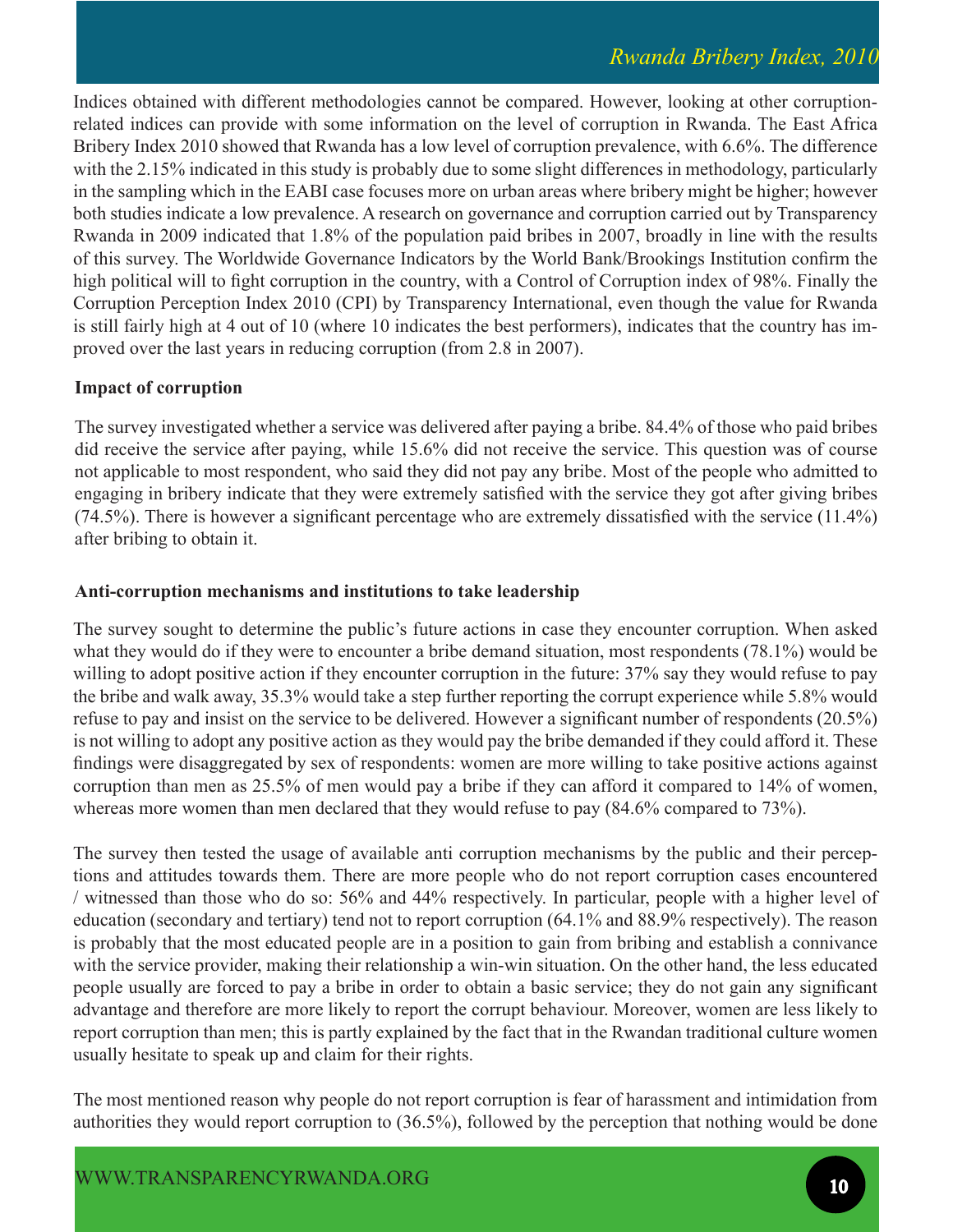after reporting (21.7%) and the fear to be marked (16.9%). Of course this question was only asked to those respondents who encountered bribery and did not report it.

The survey finally sought to determine how Rwandan citizens perceive the performance of their government in fighting against corruption. The public generally perceives that the government is making substantial effort in eradicating corruption but more needs to be done, as indicated by 56% of respondents. A significant proportion (35.8%) believes that enough is being done to fight corruption. However a small minority (5.2%) think that grand corruption is currently not being tackled.

Consequently, Rwandan citizens' opinions were sought on which institutions they had most faith in as leaders in the fight against corruption. The public exhibit most faith in Police (43.2%), followed by the office of the Ombudsman (17.6%) and the Presidency (15.5%). These three institutions inspire most confidence in the public when it comes to combating corruption. It is interesting to note that the Police is at the same time one of the institutions with the highest occurrence of bribe demand and bribe offer and the one to which the highest amount of bribes was paid.

# Part 3. Conclusions and Recommendations

The fight against corruption in Rwanda remains a key feature for the achievement of Vision 2020. The government has shown commitment in ensuring zero tolerance to corruption. Compared to neighbouring East African countries, Rwanda has performed admirably in keeping incidences of corruption to the minimum. There is, however, the realisation that corruption creeps in unnoticed if punitive measures and education of the public are not integrated in the war against the vice.

From the outcome of the bribery indices, both likelihood, prevalence and impact of bribery are very low. This implies that corruption in Rwanda is not deeply rooted but it is at a stage where it can be effectively curbed before the impending vice is given space to grow.

The study indicates that cases of witnessing and encountering bribery occurrences in Rwanda are also low, at the same time those who did pay bribes in the 12 months preceding the survey paid on average more than 27,000 Rwf, a significant amount. The study has established that the demand side of corruption is higher than the supply side i.e. institutions involved in service delivery initiate bribery situations more than the public seeking the service.

The findings have revealed that the Police is the institution to which the highest amount of bribes was paid and which accounts for more than half the share of total bribes paid; in addition, it is among the top three institutions in terms of likelihood, prevalence and impact of bribes; at the same time, the Police is also regarded as the institution best placed to lead the fight against corruption. Civil society also appears as one of the institutions with the highest level of likelihood, prevalence and impact of bribes. Conciliators are also at the top of the three indices, while local government institutions (particularly at Cell and Sector levels) account for the highest share of bribery after the Police. It is also revealed that young, poor and little educated people are more likely to encounter corruption.

The study shows that indulgence in corruption does not always guarantee access to service. Moreover, the survey indicates that most Rwandans are ready to take positive actions should they meet bribe demands in the future, however to date less than half of them have reported corruption cases to the appropriate anti-corruption mechanisms. A key hindrance to reporting is harassment and intimidation by officers in authorities